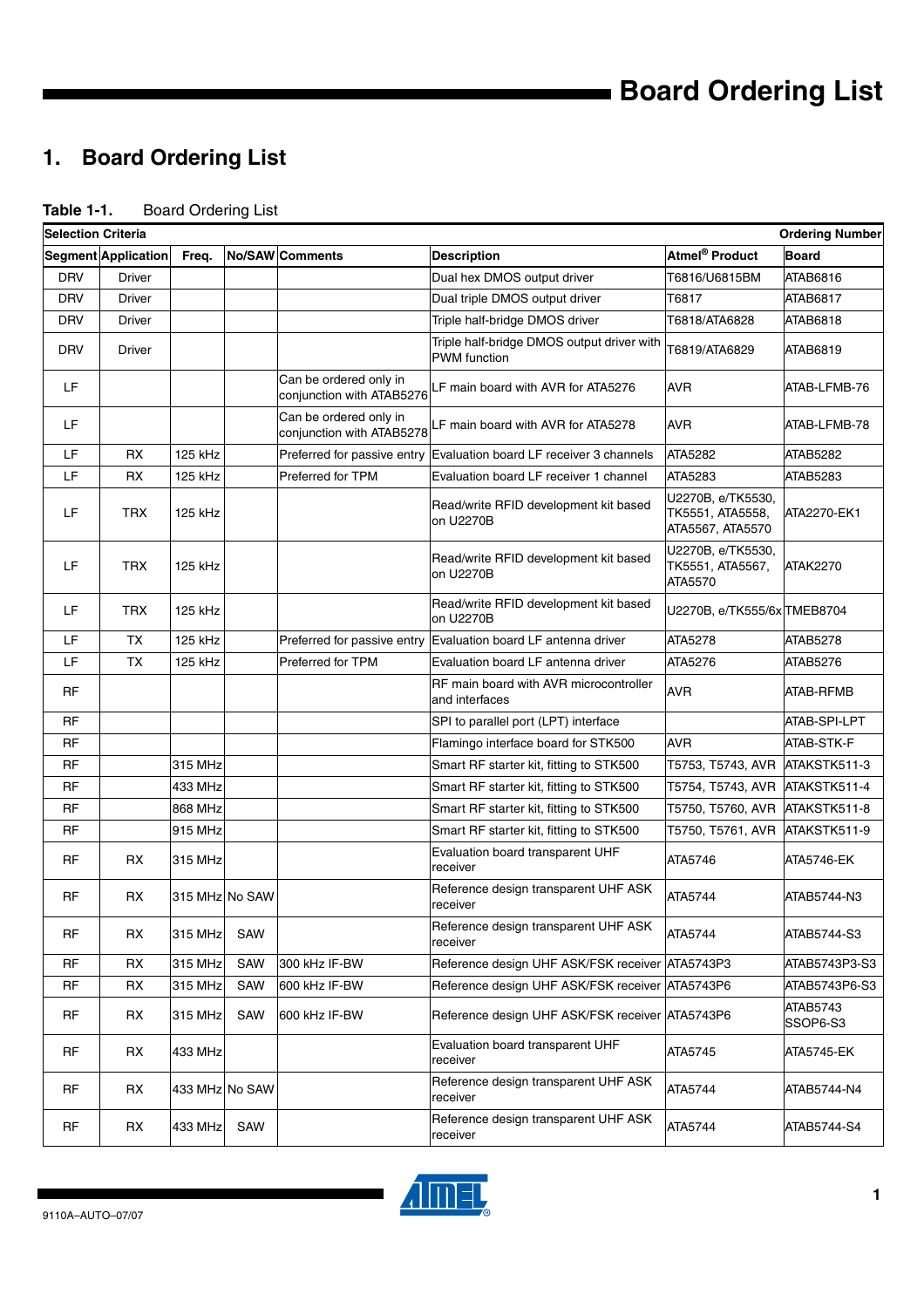

## **Table 1-1.** Board Ordering List (Continued)

| <b>Selection Criteria</b> |                     |                |            |                                  |                                                             |                            | <b>Ordering Number</b> |
|---------------------------|---------------------|----------------|------------|----------------------------------|-------------------------------------------------------------|----------------------------|------------------------|
|                           | Segment Application | Freq.          |            | <b>No/SAW Comments</b>           | <b>Description</b>                                          | Atmel <sup>®</sup> Product | <b>Board</b>           |
| <b>RF</b>                 | <b>RX</b>           | 433 MHz        | <b>SAW</b> | 300 kHz IF-BW                    | Reference design UHF ASK/FSK receiver ATA5743P3             |                            | ATAB5743P3-S4          |
| <b>RF</b>                 | RX                  | 433 MHz        | SAW        | 600 kHz IF-BW                    | Reference design UHF ASK/FSK receiver ATA5743P6             |                            | ATAB5743P6-S4          |
| RF                        | RX                  | 433 MHz        | SAW        | 600 kHz IF-BW                    | Reference design UHF ASK/FSK receiver ATA5743P6             |                            | ATAB5743<br>SSOP6-S4   |
| <b>RF</b>                 | <b>RX</b>           | 868 MHz No SAW |            |                                  | Reference design UHF ASK/FSK receiver ATA5760               |                            | ATAB5760-N             |
| <b>RF</b>                 | RX                  | 868 MHz        | SAW        |                                  | Reference design UHF ASK/FSK receiver ATA5760               |                            | ATAB5760-S             |
| RF                        | RX                  | 915 MHz No SAW |            |                                  | Reference design UHF ASK/FSK receiver ATA5761               |                            | ATAB5761-N             |
| RF                        | <b>TRX</b>          | 315 MHz        |            | Preferred for car access         | UHF ASK/FSK transceiver base-station<br>board               | ATA5812                    | ATAB5812-3-B           |
| RF                        | <b>TRX</b>          | 315 MHz        |            | Preferred for car access,<br>TPM | UHF ASK/FSK transceiver base-station<br>board               | ATA5823                    | ATAB5823-3-B           |
| RF                        | <b>TRX</b>          | 315 MHz        |            | Preferred for industrial         | UHF ASK/FSK transceiver base-station<br>board               | ATA5423                    | ATAB5423-3-B           |
| RF                        | <b>TRX</b>          | 433 MHz        |            | Preferred for car access         | UHF ASK/FSK transceiver base-station<br>board               | ATA5811                    | ATAB5811-4-B           |
| RF                        | <b>TRX</b>          | 433 MHz        |            | Preferred for car access,<br>TPM | UHF ASK/FSK transceiver base-station<br>board               | ATA5824                    | ATAB5824-4-B           |
| RF                        | <b>TRX</b>          | 433 MHz        |            | Preferred for industrial         | UHF ASK/FSK transceiver base-station<br>board               | ATA5428                    | ATAB5428-4-B           |
| RF                        | <b>TRX</b>          | 868 MHz        |            | Preferred for car access         | UHF ASK/FSK transceiver base-station<br>board               | ATA5811                    | ATAB5811-8-B           |
| RF                        | <b>TRX</b>          | 868 MHz        |            | Preferred for car access,<br>TPM | UHF ASK/FSK transceiver base-station<br>board               | ATA5824                    | ATAB5824-8-B           |
| RF                        | <b>TRX</b>          | 868 MHz        |            | Preferred for industrial         | UHF ASK/FSK transceiver base-station<br>board               | ATA5828                    | ATAB5428-8-B           |
| RF                        | ТX                  | 315 MHz        |            |                                  | Reference design UHF ASK/FSK<br>transmitter                 | T5753                      | ATAB5753               |
| RF                        | TX                  | 315 MHz        |            |                                  | Reference design UHF ASK/FSK<br>transmitter                 | ATA5756                    | ATAB5756               |
| RF                        | TX                  | 315 MHz        |            |                                  | Reference design UHF ASK/FSK<br>transmitter including MARC4 | ATAM862-3                  | ATAB862-3              |
| RF                        | TX                  | 433 MHz        |            |                                  | Reference design UHF ASK/FSK<br>transmitter                 | T5754                      | ATAB5754               |
| RF                        | ТX                  | 433 MHz        |            |                                  | Reference design UHF ASK/FSK<br>transmitter                 | ATA5757                    | <b>ATAB5757</b>        |
| <b>RF</b>                 | <b>TX</b>           | 433 MHz        |            |                                  | Reference design UHF ASK/FSK<br>transmitter including MARC4 | ATAM862-4                  | ATAB862-4              |
| RF                        | <b>TX</b>           | 868 MHz        |            |                                  | Reference design UHF ASK/FSK<br>transmitter                 | T5750                      | ATAB5750-8             |
| RF                        | <b>TX</b>           | 868 MHz        |            |                                  | Reference design UHF ASK/FSK<br>transmitter including MARC4 | ATAM862-8                  | ATAB862-8              |
| RF                        | <b>TX</b>           | 915 MHz        |            |                                  | Reference design UHF ASK/FSK<br>transmitter                 | T5750                      | ATAB5750-9             |